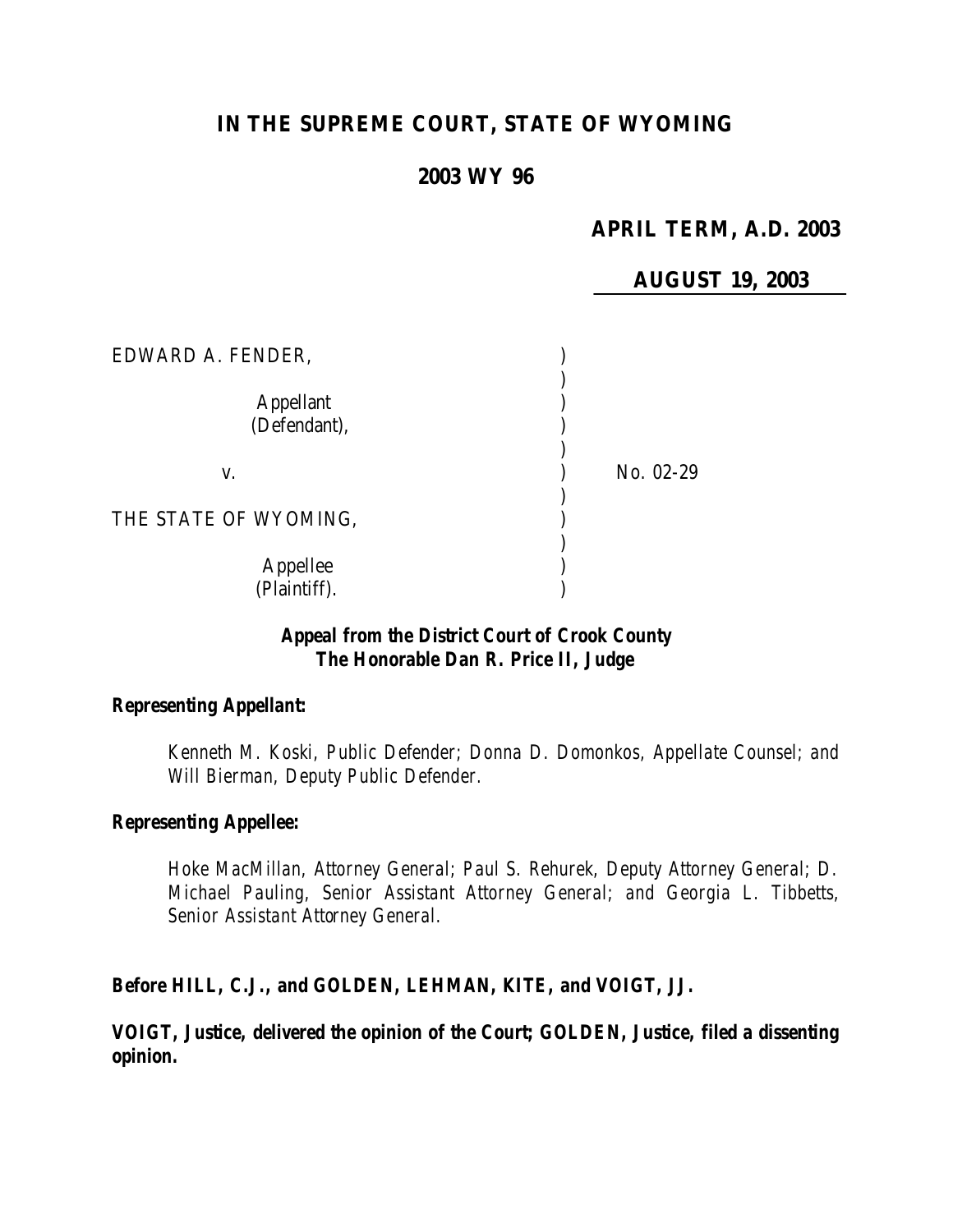*NOTICE: This opinion is subject to formal revision before publication in Pacific Reporter Third. Readers are requested to notify the Clerk of the Supreme Court, Supreme Court Building, Cheyenne, Wyoming 82002, of any typographical or other formal errors in order that corrections may be made before final publication in the permanent volume.*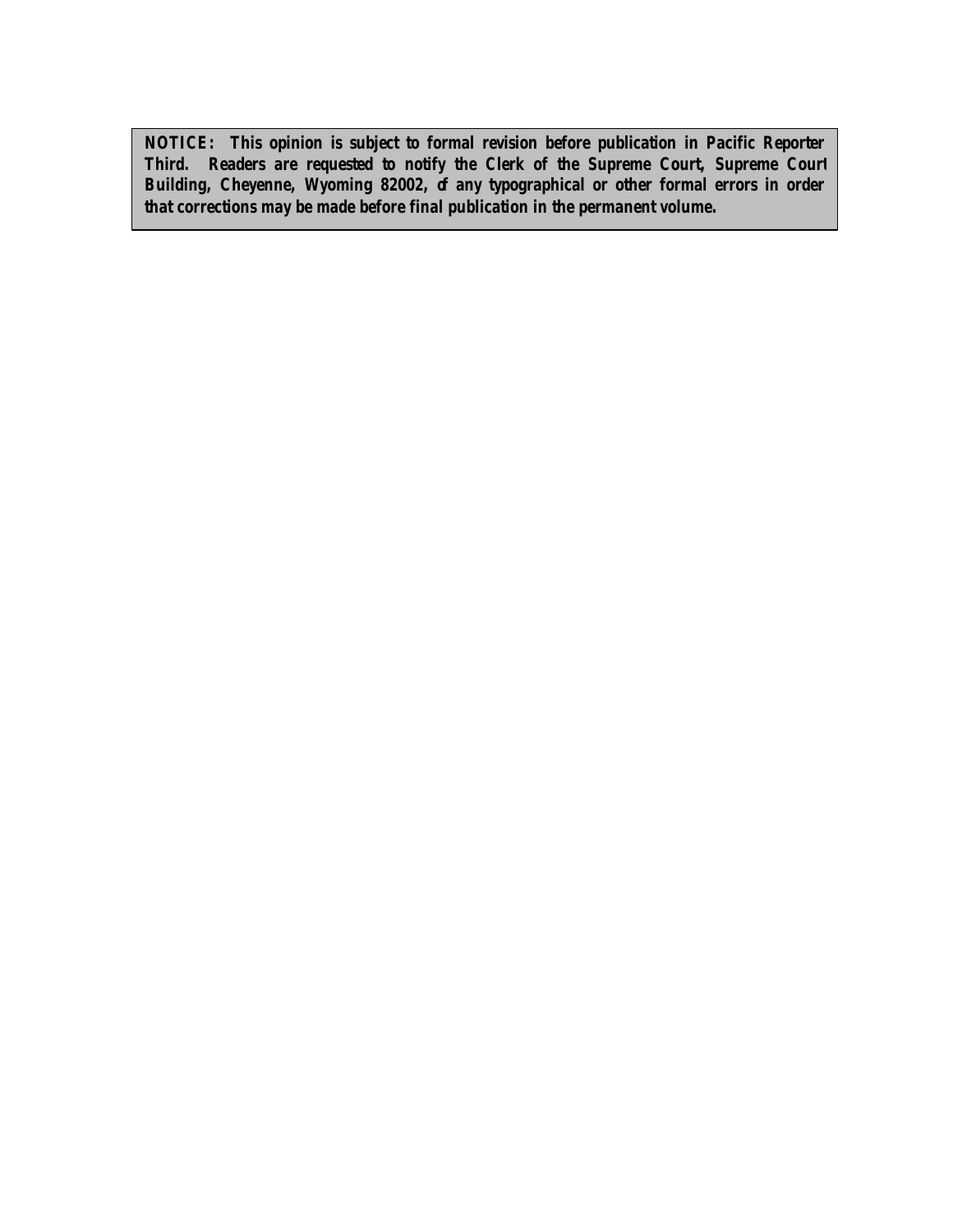### **VOIGT, Justice.**

[¶1] Edward A. Fender (appellant) entered a conditional "no contest" plea to possession of marijuana in violation of Wyo. Stat. Ann. § 35-7-1031(c)(i)(A) (LexisNexis 2003), a misdemeanor. On appeal, appellant challenges the district court's denial of his motion to suppress a baggie of marijuana seized from his pants pocket. We affirm.

### *ISSUES*

[¶2] Appellant phrases the issues on appeal as follows:

Whether the trial court erred when it denied Mr. Fender's motion to suppress because (1) his presence as a passenger in a car in which two other occupants were arrested on outstanding warrants for failure to appear did not provide reasonable articulable suspicion to warrant a pat-down search and (2) the pocket bulge seen and felt by the officer could not have appeared to be a weapon?

*The State phrases the issue thus: "Did the district court err in denying appellant's motion to suppress?"*

### *FACTS*

[¶3] At approximately 7:19 p.m. on June 30, 2001, Wyoming Highway Patrol Trooper Douglas Deskin (Deskin) stopped a gold Chrysler Sebring for speeding on Wyoming Highway 113 in Crook County.<sup>1</sup> The vehicle contained four male occupants. Deskin contacted the driver, Michael Stensland (Stensland), age eighteen, who informed the officer that he did not have a driver's license with him, but provided the officer his name and date of birth. Deskin noticed a "slight odor" of alcohol about Stensland, and in determining whether Stensland had a valid driver's license, Deskin discovered an active "failure to appear" warrant for Stensland's arrest in Crook County. Deskin requested backup assistance, and once another officer arrived, Deskin approached Stensland, informed him of the warrant, arrested him, and placed him into Deskin's patrol vehicle.

[¶4] Stensland stated that he wanted the Sebring's right rear passenger to drive the Sebring in Stensland's absence. That passenger, Nathan Luth (Luth), age nineteen,

 <sup>1</sup> According to Deskin, due to a fireworks display at Keyhole Reservoir on that date, he was patrolling Highway 113 with stationary radar. Highway 113 is a "byway from U.S. 14 to Pine Haven or also to the reservoir."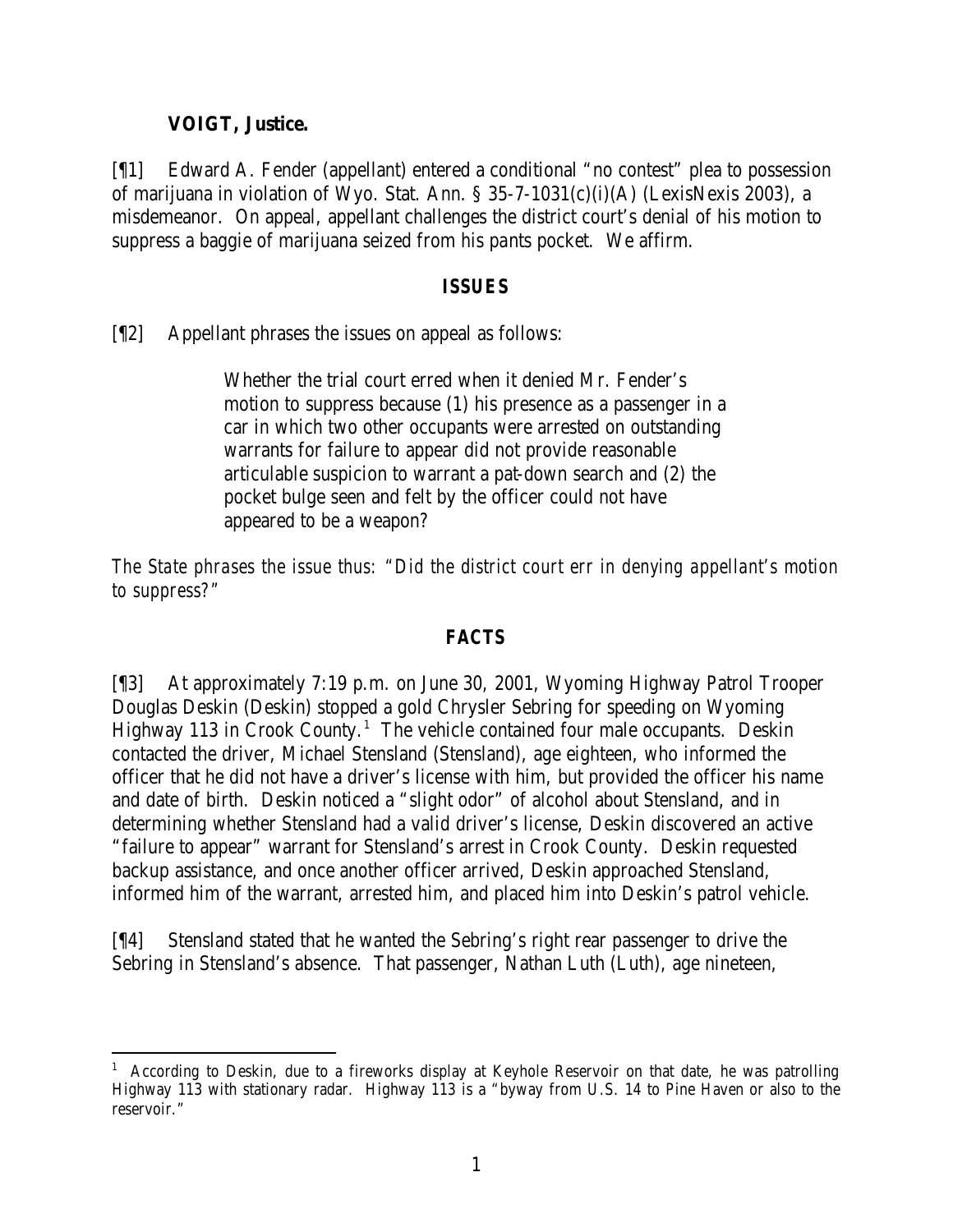provided Deskin a driver's license, and in determining whether the license was valid, $2$ Deskin discovered an active "failure to appear" warrant for Luth's arrest in Campbell County. Deskin noticed a "smell" of alcohol about Luth, informed him of the warrant, and arrested him. In searching Luth's person, Deskin discovered ZigZag paper and a "warm" tin can containing a green leafy substance Deskin believed to be marijuana and the endings of three joints, a "little smoke coming off of the butts as if they were just smoked." Deskin had Luth sit on the ground near the right front of Deskin's patrol vehicle.

[¶5] For "officer safety," Deskin then contacted the Sebring's left rear passenger, appellant, age twenty-one, while the other officer simultaneously contacted the Sebring's right front passenger, Rickie Fischer (Fischer). Appellant gave Deskin a South Carolina driver's license. Deskin asked appellant to "step out" of the vehicle and at some point placed appellant in handcuffs for "officer safety." Deskin then overheard that the other officer had discovered an active "failure to appear" warrant for Fischer's arrest in Campbell County.

[¶6] Deskin decided to initiate a "pat down search" of appellant "to see if he had any weapons or anything that could" be "used against" the officers. Deskin visually noticed a bulge in appellant's left front pocket. Deskin testified as follows regarding his pat-down of appellant's pants:

Q. What did you feel when you did that?

A. There was a bulge in the front of his pants that could have been almost anything. It could resemble anything from loose change to something within his pants to a knife. I had no idea what it was.

Q. So what did you do?

A. I reached inside to determine what was inside of his pants and pulled out a baggy full of green leafy material which I recognized from my training as marihuana.

Appellant was ultimately arrested. A search of the vehicle yielded two twelve-packs of beer, a marijuana pipe or paraphernalia, and a baggy containing a crystal substance later identified as tree resin. According to Deskin, appellant admitted that the pipe was his.

 <sup>2</sup> Deskin "wanted to make sure he has a valid driver's license so that he can drive the car. I didn't want somebody who was suspended or had an expired license to operate that vehicle."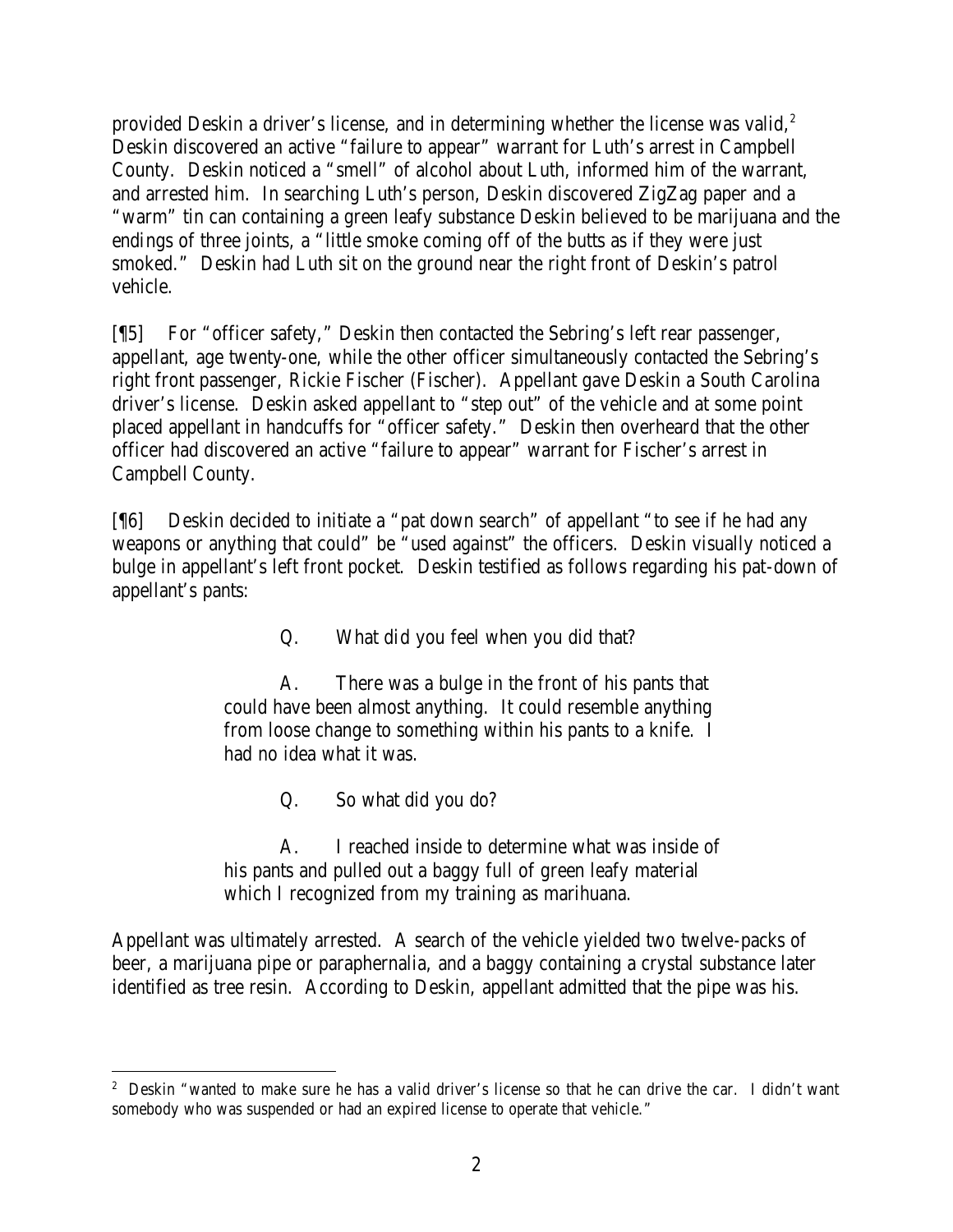[¶7] Appellant moved to suppress the baggie Deskin discovered in appellant's pants pocket. After a hearing, during which hearing the district court heard Deskin's testimony and trial counsel's argument based on that testimony, the district court denied the motion. The district court found that the search "for weapons was a reasonable search under the circumstances" and, relying on *Perry v. State*, 927 P.2d 1158 (Wyo. 1996), stated that the "concern for officer safety in the context of a lawful arrest allows an officer the right to frisk companions of an arrestee for the possible concealment of weapons."

[¶8] Appellant subsequently entered a conditional "no contest" plea (preserving his right to appeal the district court's suppression ruling) to possession of marijuana in violation of Wyo. Stat. Ann. § 35-7-1031(c)(i)(A), a misdemeanor, and appeals from the judgment and sentence issued pursuant to that plea.

### *STANDARD OF REVIEW*

[¶9] Our standard of review is as follows:

Findings on factual issues made by the district court considering a motion to suppress are not disturbed on appeal unless they are clearly erroneous. *Wilson v. State*, 874 P.2d 215, 218 (Wyo.1994). Since the district court conducts the hearing on the motion to suppress and has the opportunity to assess the credibility of the witnesses, weigh the evidence, and make the necessary inferences, deductions, and conclusions, evidence is viewed in the light most favorable to the district court's determination. *Id.* The issue of law, whether an unreasonable search or seizure has occurred in violation of constitutional rights, is reviewed de novo. *Id.*; *Brown v. State*, 944 P.2d 1168, 1170-71 (Wyo.1997).

*McChesney v. State*, 988 P.2d 1071, 1074 (Wyo. 1999).

#### *DISCUSSION*

[¶10] Appellant argues that Deskin's pat-down of appellant was based on "no more than [appellant's] association" with the vehicle's other occupants, not a reasonable articulable suspicion that appellant was armed or dangerous, and therefore violated the Fourth Amendment to the United States Constitution and Wyo. Const. art. 1, § 4. A great deal of appellant's argument concerns the propriety of evaluating the circumstances of the instant case according to what appellant characterizes as a literal or categorical application of the so-called "'automatic-companion rule'" referenced in *Perry*, 927 P.2d 1158, as opposed to a "totality of the circumstances" approach, which approach appellant advocates. However, the State does not argue that the pat-down of appellant was justified by a literal or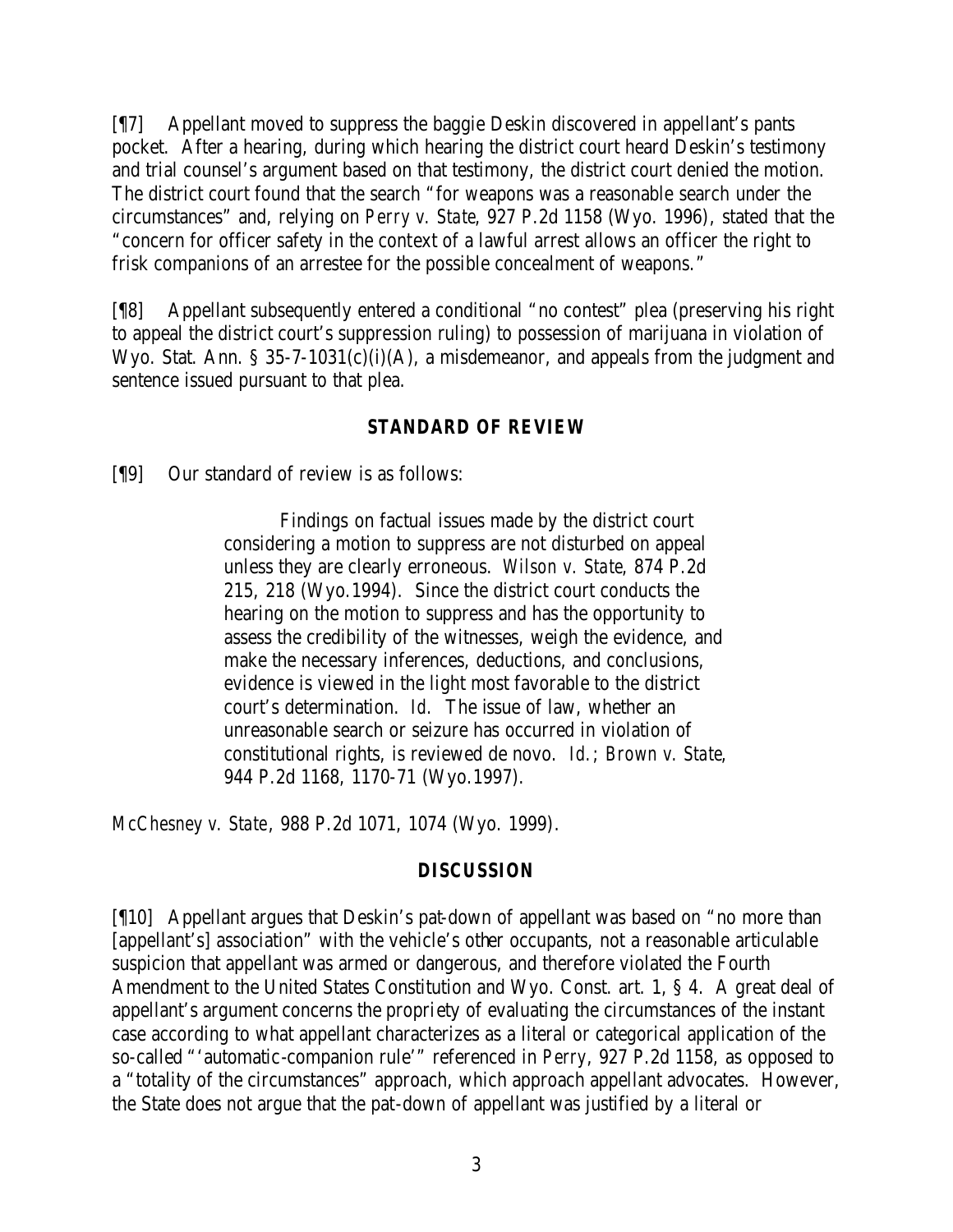categorical application of the automatic companion rule, but rather that the pat-down was reasonable under the totality of the circumstances.

[ $[11]$  We will first resolve appellant's arguments regarding Wyo. Const. art. 1, § 4.<sup>3</sup>  $A$ state constitutional analysis is required unless a party desires to have an issue decided solely under the Federal Constitution." *Damato v. State*, 2003 WY 13, ¶ 8, 64 P.3d 700, 704 (Wyo. 2003). Appellant argues that a "categorical" approach based on the automatic companion rule is inconsistent with Wyo. Const. art. 1, § 4 because in *Vasquez v. State*, 990 P.2d 476 (Wyo. 1999), this Court interpreted that section to provide greater protection than the Fourth Amendment to the United States Constitution and rejected a bright-line or categorical approach in favor of a totality of the circumstances approach. Since the State has not advocated for such a categorical approach, we need not address this argument.

[¶12] Appellant also summarily argues that merely because Wyo. Const. art. 1, § 4 has been interpreted to provide greater protection than the Fourth Amendment to the United States Constitution based on the issues presented in *Vasquez*, Deskin's pat-down in the instant case violated the Wyoming Constitution. Appellant's analysis on this issue does not constitute the "precise, analytically sound approach [required] when advancing an argument to independently interpret the state constitution." *Vasquez*, 990 P.2d at 484. A failure to present proper argument supporting "'adequate and independent state grounds,' . . . prevents this court, as a matter of policy, from considering other than the federal constitutional principles at issue . . .." *Wilson v. State*, 874 P.2d 215, 219 (Wyo. 1994) (*quoting Michigan v. Long*, 463 U.S. 1032, 1041, 103 S.Ct. 3469, 77 L.Ed.2d 1201 (1983)). *See also Meek v. State*, 2002 WY 1, ¶ 7 n.2, 37 P.3d 1279, 1282 n.2 (Wyo. 2002).

[¶13] The Fourth Amendment to the United States Constitution protects the "right of the people to be secure in their persons, houses, papers, and effects, against unreasonable searches and seizures . . .." U.S. Const. amend. IV. Generally, the "three tiers of policecitizen encounters" include

> "communication between police and citizens involving no coercion or detention and therefore without the compass of the Fourth Amendment, brief 'seizures' that must be supported by

<sup>3</sup> Wyo. Const. art. 1, § 4 provides:

The right of the people to be secure in their persons, houses, papers and effects against unreasonable searches and seizures shall not be violated, and no warrant shall issue but upon probable cause, supported by affidavit, particularly describing the place to be searched or the person or thing to be seized.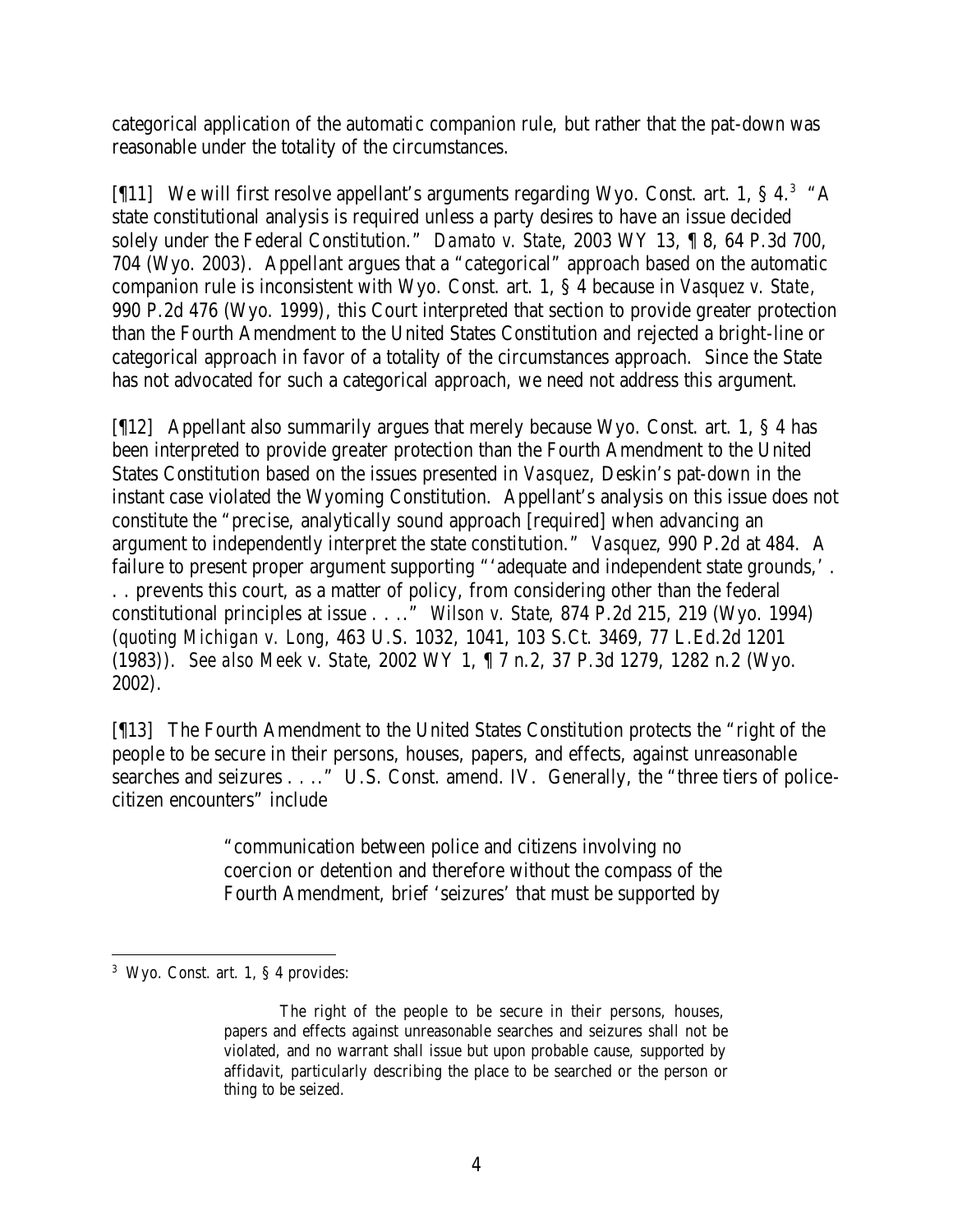reasonable suspicion, and full-scale arrests that must be supported by probable cause."

*Perry*, 927 P.2d at 1163 (*quoting United States v. Berry*, 670 F.2d 583, 591 (5<sup>th</sup> Cir. 1982)).

> An investigatory or *Terry* stop represents a seizure which implicates the Fourth Amendment, requiring the presence of specific, articulable facts and rational inferences giving rise to a reasonable suspicion that a person has committed or may be committing a crime. *Wilson v. State*, 874 P.2d 215, 219-220 (Wyo.1994) (citing *Terry v. Ohio*, 392 U.S. 1, 88 S.Ct. 1868, 20 L.Ed.2d 889 (1968)); *see also McChesney v. State*, 988 P.2d 1071, 1074 (Wyo.1999). There is a dual inquiry for evaluating the reasonableness of an investigatory stop: (1) whether the officer's actions were justified at the inception; and (2) whether it was reasonably related in scope to the circumstances which justified the interference in the first instance. *Wilson*, 874 P.2d at 223 (quoting *United States v. Hensley*, 469 U.S. 221, 228, 105 S.Ct. 675, 680, 83 L.Ed.2d 604 (1985) and *Terry*, 392 U.S. at 20-21, 88 S.Ct. at 1879)). The conduct of an officer is judged by an objective standard which takes into account the totality of the circumstances. *Terry*, 392 U.S. at 21-22, 88 S.Ct. at 1879-81; *United States v. Lang*, 81 F.3d 955, 965 (10<sup>th</sup> Cir.1996).

*Putnam v. State*, 995 P.2d 632, 637 (Wyo. 2000). Appellant does not question the propriety of the initial stop or whether Deskin's actions were justified at the inception of the encounter.

[¶14] In making a routine traffic stop,

"a law enforcement officer may: request a driver's license and vehicle registration; run a computer check; and issue a citation." *Burgos-Seberos v. State*, 969 P.2d 1131, 1133 (Wyo.1998) (citing *United States v. Elliott*, 107 F.3d 810, 813 (10th Cir.1997)); *see also*, *Wilson*, 874 P.2d at 224. Generally, the driver must be allowed to proceed without further delay once the officer determines that the driver has a valid license and is entitled to operate the vehicle. *Burgos-Seberos*, 969 P.2d at 1133. "In the absence of the particular individual's valid consent, an officer may expand an investigative detention only if there exists an 'objectively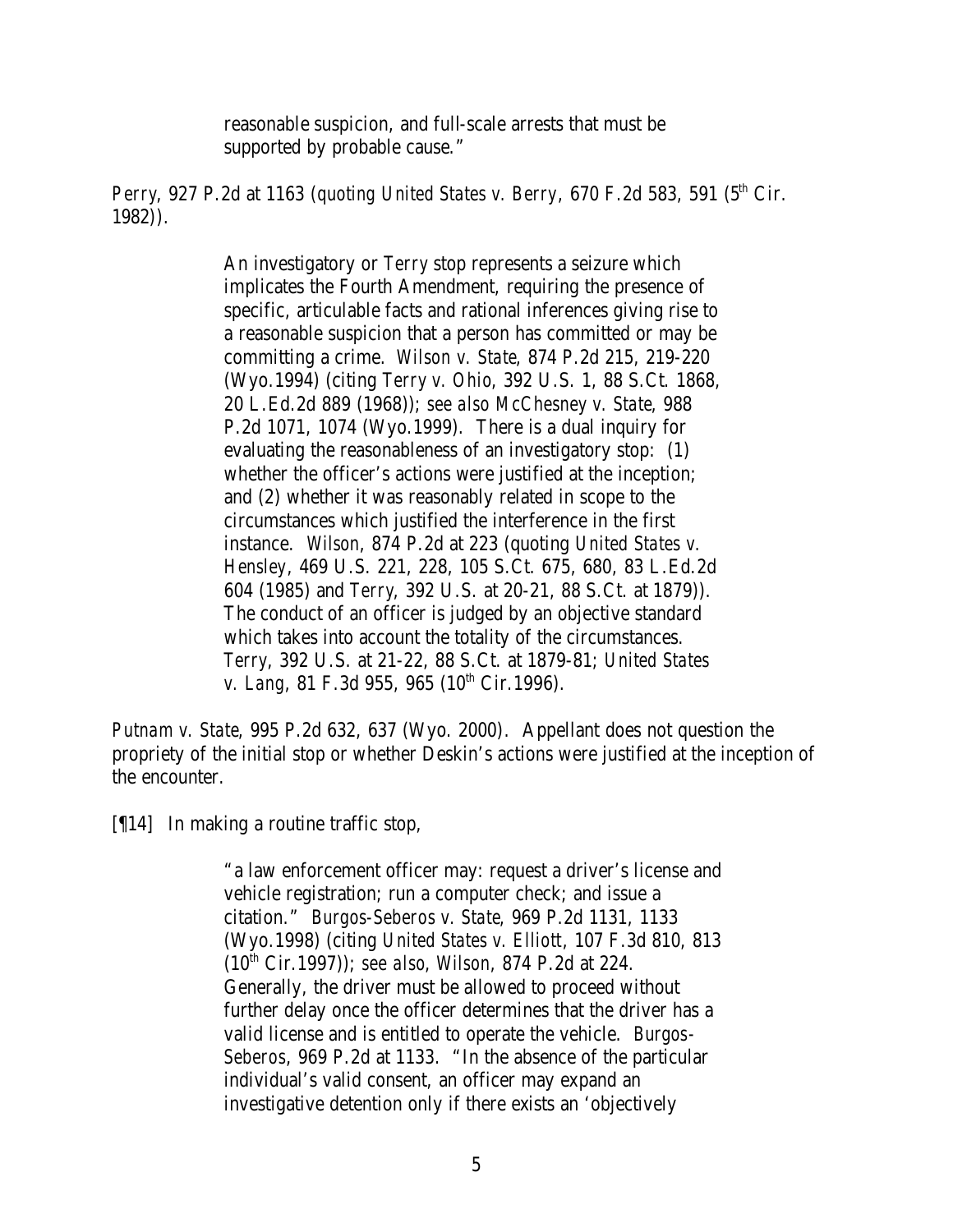reasonable and articulable suspicion' that criminal activity has occurred or is occurring." *United States v. Williams*, 271 F.3d 1262, 1267 (10th Cir.2001), *cert. denied*, 535 U.S. 1019, 122 S.Ct. 1610, 152 L.Ed.2d 624 (2002) (citing *United States v. Hunnicutt*,  $135$  F.3d  $1345$ ,  $1349$   $(10^{th}$  Cir.1998)). . . .

. . . [A]n officer . . . may conduct a pat-down search if he or she harbors an articulable and reasonable suspicion that the person is armed and dangerous. *Knowles v. Iowa*, 525 U.S. 113, 117-18, 119 S.Ct. 484, 488, 142 L.Ed.2d 492 (1998) (citing [*Pennsylvania v.*] *Mimms*, 434 U.S. [106] at 111, 98 S.Ct. [330] at 334-35 [54 L.Ed.2d 331 (1977)], and *Terry*, 392 U.S. at 27, 88 S.Ct. at 1883). . . .

. . .

We find that the analysis of the factors supporting reasonable suspicion should be governed by *United States v. Wood*, 106 F.3d 942 (10<sup>th</sup> Cir.1997). As the Tenth Circuit stated in *Wood*, we must determine if the totality of the circumstances demonstrates the existence of objectively reasonable suspicion . . .. *Id.* at 946.

> "The 'whole picture' must be taken into account. Common sense and ordinary human experience are to be employed, and deference is to be accorded a law enforcement officer's ability to distinguish between innocent and suspicious actions. Inchoate suspicions and unparticularized hunches, however, do not provide reasonable suspicion. Even though reasonable suspicion may be founded upon factors consistent with innocent travel, some facts must be outrightly dismissed as so innocent or susceptible to varying interpretations as to be innocuous. We therefore examine, both individually and in the aggregate, the factors found by the trooper and the district court to give rise to reasonable suspicion to detain . . .."

*Id.* . . .

The Court has said: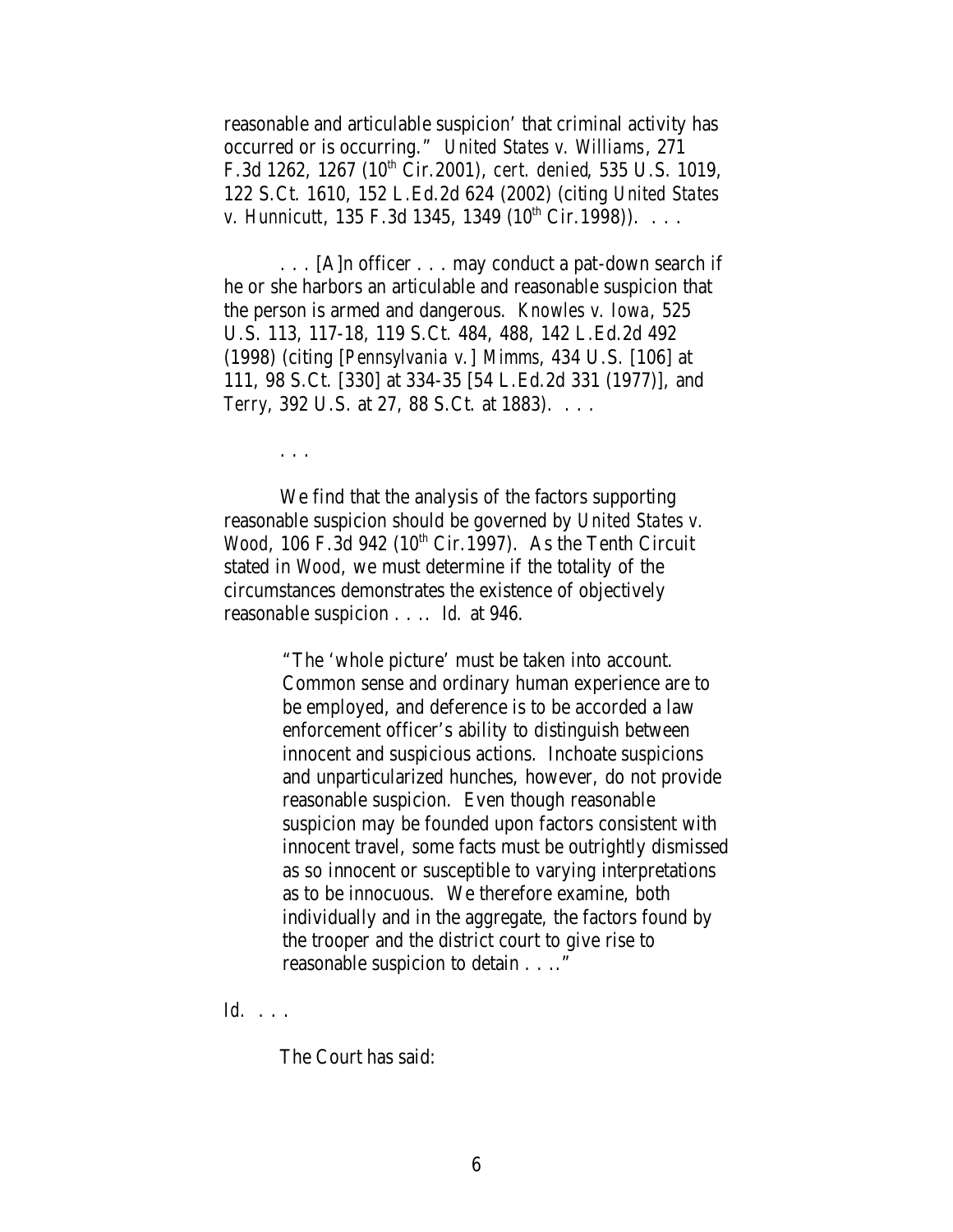"Articulating precisely what 'reasonable suspicion' and 'probable cause' mean is not possible. They are commonsense, nontechnical conceptions that deal with '"the factual and practical considerations of everyday life on which reasonable and prudent men, not legal technicians, act."' *Illinois v. Gates*, 462 U.S. 213, 231, 103 S.Ct. 2317, 2328, 76 L.Ed.2d 527 (1983) (quoting *Brinegar v. United States*, 338 U.S. 160, 175, 69 S.Ct. 1302, 1311, 93 L.Ed. 1879 (1949)); see *United States v. Sokolow*, 490 U.S. 1, 7-8, 109 S.Ct. 1581, 1585-1586, 104 L.Ed.2d 1 (1989). As such, the standards are 'not readily, or even usefully, reduced to a neat set of legal rules.' *Gates*, *supra*, at 232, 103 S.Ct. at 2329. We have described reasonable suspicion simply as "a particularized and objective basis" for suspecting the person stopped of criminal activity, *United States v. Cortez*, 449 U.S. 411, 417- 418, 101 S.Ct. 690, 694-696, 66 L.Ed.2d 621 (1981), and probable cause to search as existing where the known facts and circumstances are sufficient to warrant a man of reasonable prudence in the belief that contraband or evidence of a crime will be found, see *Brinegar*, *supra*, at 175-176, 69 S.Ct. at 1310-1311; *Gates*, *supra*, at 238, 103 S.Ct. at 2332."

*Ornelas v. United States*, 517 U.S. 690, 695-96, 116 S.Ct. 1657, 1661, 134 L.Ed.2d 911 (1996).

The Tenth Circuit has recently distinguished between reasonable suspicion and probable cause:

> "Reasonable suspicion is a less demanding standard than probable cause not only in the sense that reasonable suspicion can be established with information that is different in quantity or content than that required to establish probable cause, but also in the sense that reasonable suspicion can arise from information that is less reliable than that required to show probable cause."

*United States v. Tuter*, 240 F.3d 1292, 1296 n.2 (10<sup>th</sup> Cir.), *cert. denied*, 534 U.S. 886, 122 S. Ct. 195, 151 L.Ed.2d 137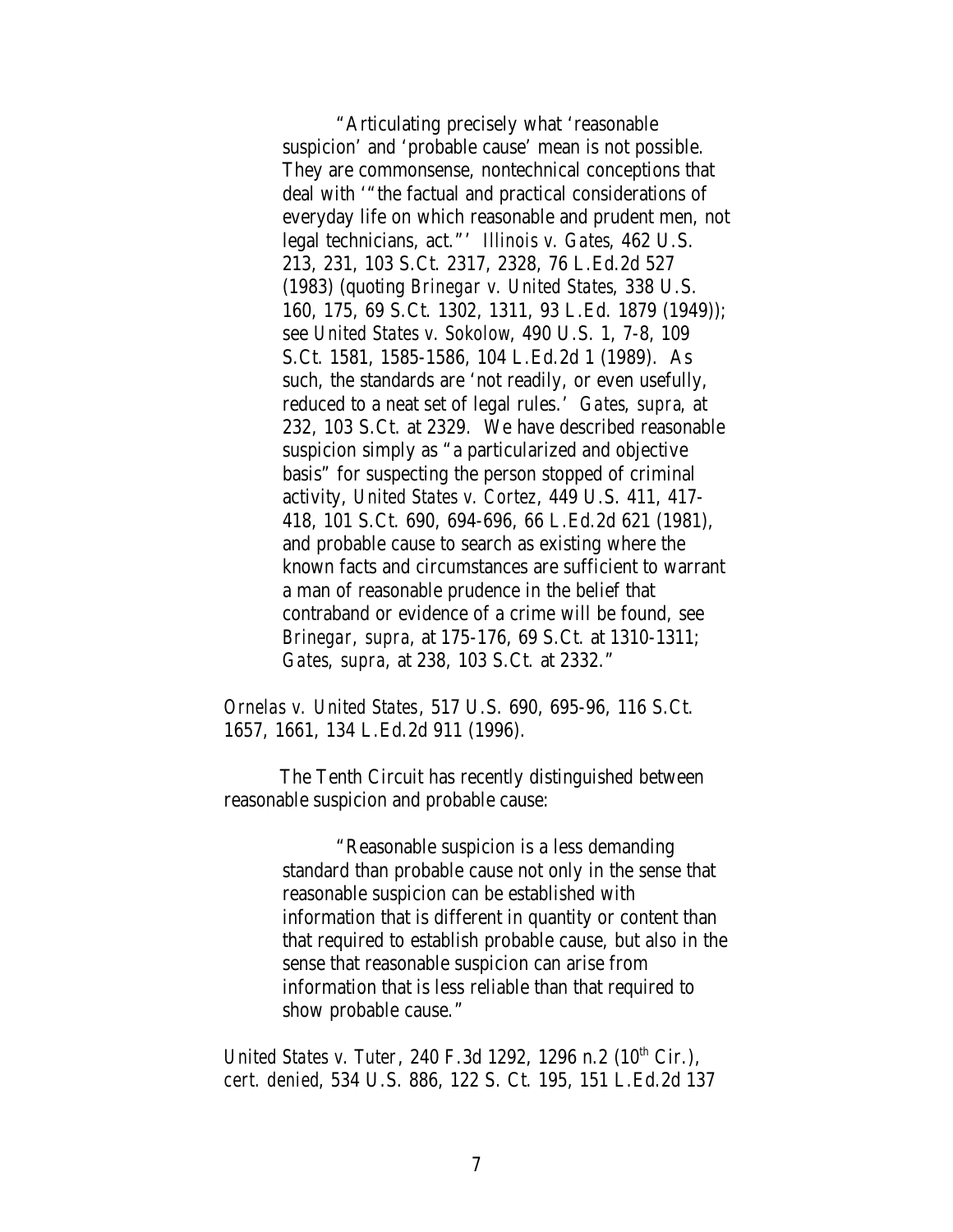(2001) (citing *Alabama v. White*, 496 U.S. 325, 330, 110 S.Ct. 2412, 110 L.Ed.2d 301 (1990)).

*Damato*, 2003 WY 13, ¶¶ 13-18, 64 P.3d at 706-08.

[¶15] Deskin stopped the vehicle, containing four male occupants traveling together, for speeding at an evening hour on what appears to have been a rural highway in Crook County. The officer determined that the driver, age eighteen, and the right rear passenger, age nineteen, were both subjects of active arrest warrants. Both individuals also smelled of alcohol, and the right rear passenger possessed a tin can containing suspected marijuana and the endings of three "joints" with "smoke coming off of the butts as if they were just smoked."

[¶16] Deskin asked appellant, the left rear passenger, to step out of the vehicle and appellant produced a South Carolina driver's license. An "officer making a traffic stop may order passengers to get out of the car pending completion of the stop." *Maryland v. Wilson*, 519 U.S. 408, 415, 117 S.Ct. 882, 886, 137 L.Ed.2d 41 (1997).

> On the public interest side of the balance, the same weighty interest in officer safety is present regardless of whether the occupant of the stopped car is a driver or passenger. Regrettably, traffic stops may be dangerous encounters. . . . In the case of passengers, the danger of the officer's standing in the path of oncoming traffic would not be present except in the case of a passenger in the left rear seat, but the fact that there is more than one occupant of the vehicle increases the possible sources of harm to the officer.

On the personal liberty side of the balance, the case for the passengers is in one sense stronger than that for the driver. There is probable cause to believe that the driver has committed a minor vehicular offense, but there is no such reason to stop or detain the passengers. But as a practical matter, the passengers are already stopped by virtue of the stop of the vehicle. The only change in their circumstances which will result from ordering them out of the car is that they will be outside of, rather than inside of, the stopped car. Outside the car, the passengers will be denied access to any possible weapon that might be concealed in the interior of the passenger compartment. It would seem that the possibility of a violent encounter stems not from the ordinary reaction of a motorist stopped for a speeding violation, but from the fact that evidence of a more serious crime might be uncovered during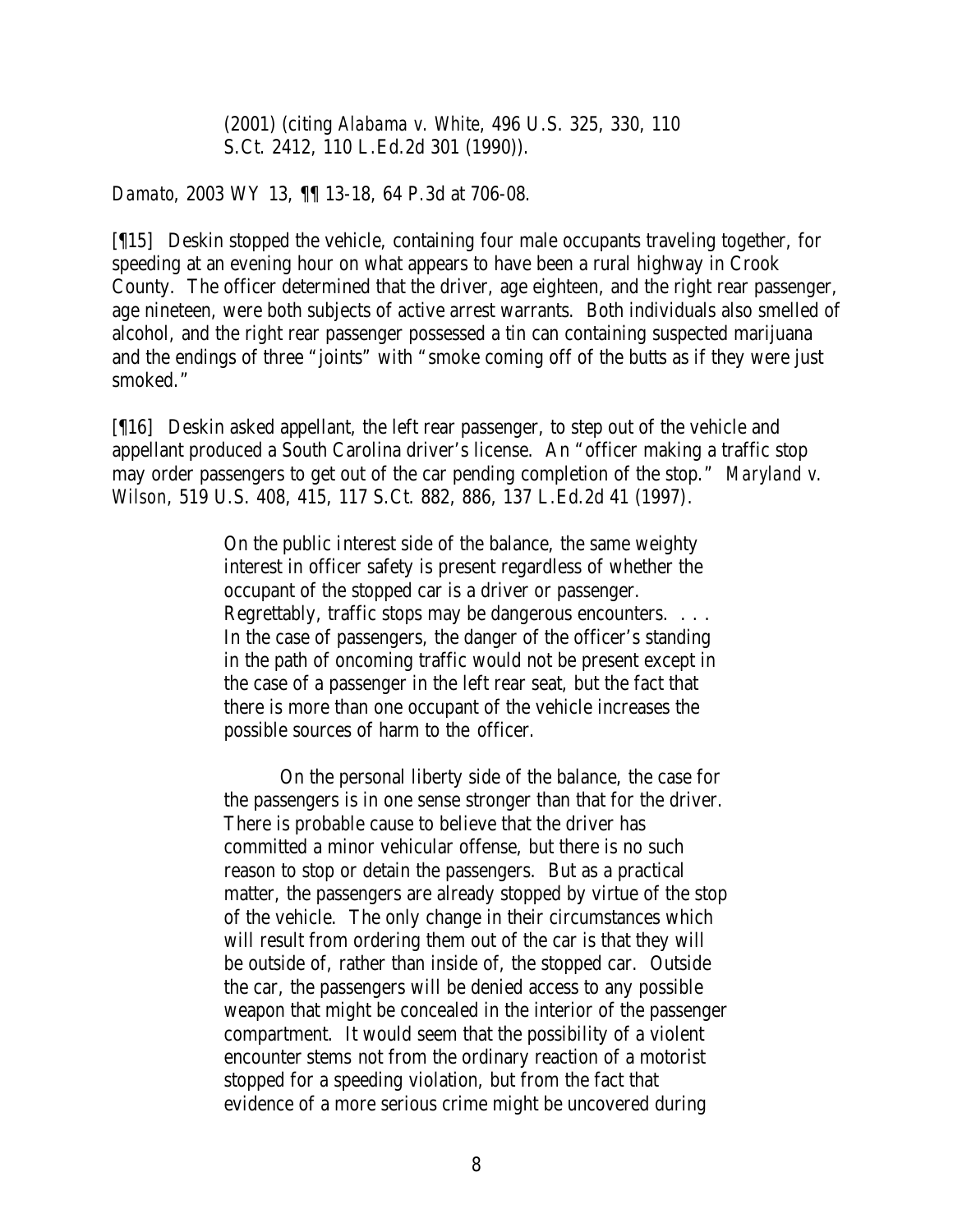the stop. And the motivation of a passenger to employ violence to prevent apprehension of such a crime is every bit as great as that of the driver.

. . .

In summary, danger to an officer from a traffic stop is likely to be greater when there are passengers in addition to the driver in the stopped car. While there is not the same basis for ordering the passengers out of the car as there is for ordering the driver out, the additional intrusion on the passenger is minimal.

Id. at 413-15 (footnote omitted).

[¶17] At some point thereafter, Deskin also placed appellant in handcuffs for "officer safety." Appellant does not argue that placing appellant in handcuffs transformed the encounter to that of a full-scale arrest and, except for one isolated, conclusory statement in his appellate brief, appellant does not otherwise question the officer's use of handcuffs.

> In *Terry*, the Supreme Court of the United States forcefully relied upon the necessity to preserve officer safety in potentially explosive situations:

> > "In addition [to the government's interest in investigating crime], there is *the more immediate interest of the police officer in taking steps to assure himself that the person with whom he is dealing is not armed with a weapon that could unexpectedly and fatally be used against him.* Certainly it would be unreasonable to require that police officers take unnecessary risks in the performance of their duties."

*Terry*, 392 U.S. at 23, 88 S.Ct. at 1881[.]

*Perry*, 927 P.2d at 1164 (emphasis in original). "'Since police officers should not be required to take unnecessary risks in performing their duties, they are "authorized to take such steps as [are] reasonably necessary to protect their personal safety and maintain the status quo during the course of [a *Terry*] stop."'" *Putnam*, 995 P.2d at 637-38 (*quoting United States v. Lang*, 81 F.3d 955, 966 (10<sup>th</sup> Cir. 1996)); *see also United States v. Shareef*, 100 F.3d 1491, 1502 (10<sup>th</sup> Cir. 1996). Because "safety may require the police to freeze temporarily a potentially dangerous situation, both the display of firearms and the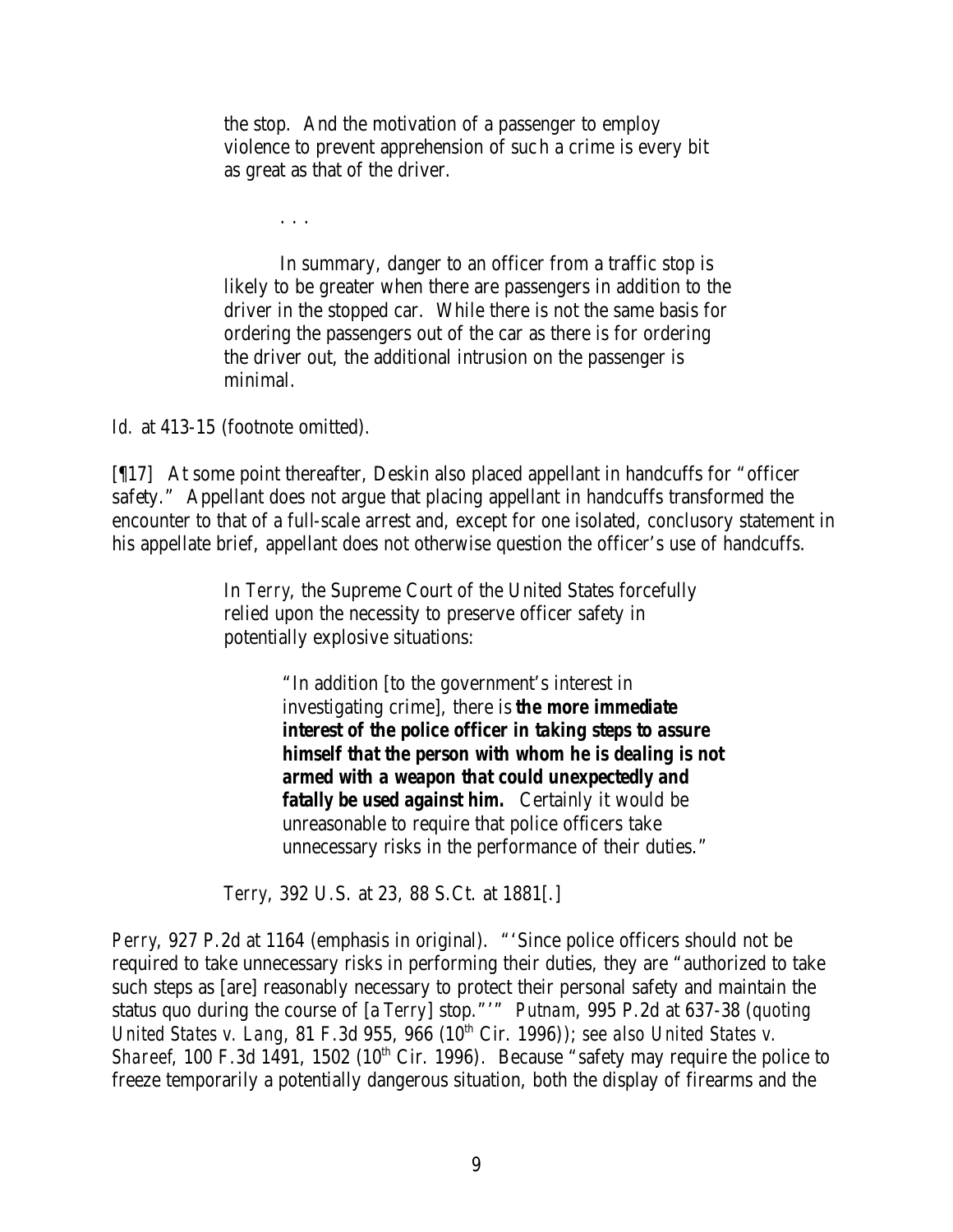use of handcuffs may be part of a reasonable *Terry stop*." *United States v. Merkley*, 988 F.2d 1062, 1064 ( $10^{th}$  Cir. 1993).

> "[T]he use of firearms, handcuffs, and other forceful techniques does not necessarily transform a *Terry* detention into a full custodial arrest—for which probable cause is required—when the circumstances reasonably warrant such measures." *United States v. Melendez-Garcia*, 28 F.3d 1046,  $1052$  ( $10^{th}$  Cir. 1994) . . . Such measures are warranted however, only if "the facts available to the officer would warrant a man of reasonable caution in the belief that the action taken was appropriate." *Id.* . . ..

*Shareef*, 100 F.3d at 1502; *see also Eckenrod v. State*, 2003 WY 51, ¶ 16, 67 P.3d 635, 640 (Wyo. 2003); *Brown v. State*, 944 P.2d 1168, 1172 (Wyo. 1997); and *United States v. Perdue*, 8 F.3d 1455, 1462-63 ( $10^{th}$  Cir. 1993). In determining whether an officer's conduct during an investigatory stop is reasonable, a court "'should take care to consider whether police are acting in a swiftly developing situation, and in such cases the court should not indulge in unrealistic second-guessing.'" *Shareef*, 100 F.3d at 1505 (*quoting United States v. Sharpe*, 470 U.S. 675, 686, 105 S.Ct. 1568, 1575, 84 L.E.2d 605 (1985)). A "*Terry* investigation . . . involves a police investigation 'at close range,' *Terry*, 392 U.S., at 24, when the officer remains particularly vulnerable in part *because* a full custodial arrest has not been effected, and the officer must make a 'quick decision as to how to protect himself and others from possible danger . . ..'" *Long*, 463 U.S. at 1052 (emphasis in original).

[¶18] Considering the totality of the circumstances at this point in the encounter, and especially appellant's lack of cogent argument on the issue, we do not feel compelled to second-guess the officer's decision in the instant case that his safety required briefly handcuffing appellant. We also note how apparently swiftly the situation developed from a stop for a speeding violation to one involving alcohol consumption, evidence of marijuana use and possession, and the officer's discovery that first the driver, and also the right rear passenger, were the subjects of active arrest warrants. Our consideration of these circumstances does not mean that law enforcement is automatically authorized to employ restrictive procedures of this nature in every investigatory detention.

[¶19] Deskin then learned that the right front passenger, too, was the subject of an active arrest warrant, and also visually noticed a suspicious bulge in appellant's left front pocket. By this time, the existing circumstances included the following:

1. Deskin stopped the vehicle for speeding at an evening hour on what appears to have been a rural highway.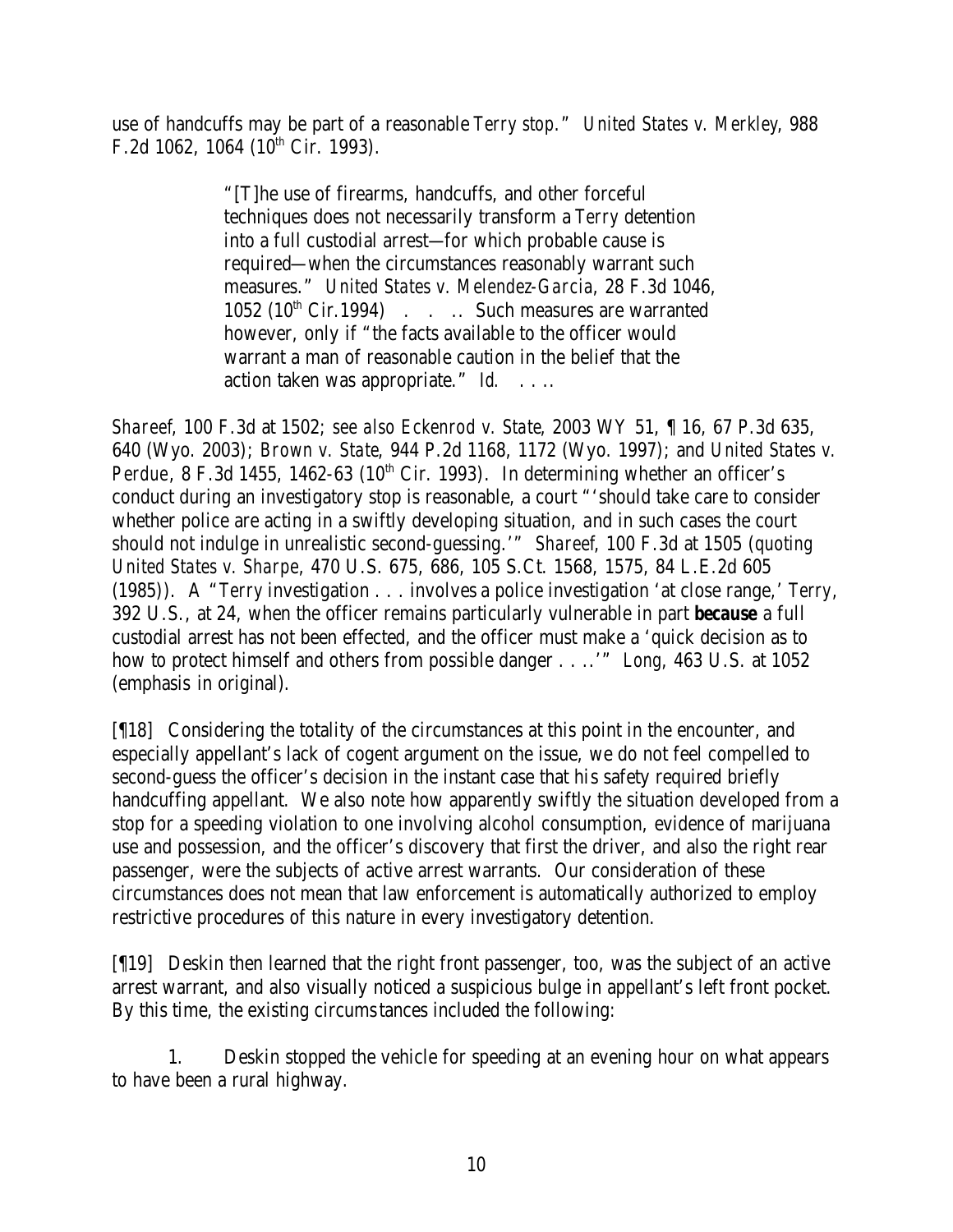2. The vehicle contained four male occupants. Until appellant was ultimately arrested for the instant offense, only two law enforcement officers were present during the encounter with the vehicle's four occupants.

3. The four occupants were traveling together in the confined space of the vehicle and were expecting "a good evening at the lake . . .." The driver, age eighteen, and the right rear passenger, age nineteen, smelled of alcohol. The right rear passenger possessed a "warm" can containing suspected marijuana and the ends of *three* "joints" with smoke coming off them "as if they were just smoked." Appellant was the left rear passenger. <sup>4</sup>

4. The vehicle's driver, right front passenger, and right rear passenger were the subjects of active arrest warrants for failure to appear.

5. In close proximity to appellant, Deskin visually noticed a suspicious bulge in appellant's left front pocket. <sup>5</sup>

*See generally United States v. Hishaw*, 235 F.3d 565, 570-71 (10th Cir. 2000), *cert. denied*, 533 U.S. 908 (2001) and *People v. Hardrick*, 60 P.3d 264, 267-68 (Colo. 2002) ("although no weapons were found at the scene, drugs were found, thus increasing the risk of violence"). 5

> But assume arguendo that we were now to hold that, under *Terry*, the police could not frisk [an individual] once he was handcuffed; and further assume that the police could not otherwise develop probable cause sufficient to arrest him, but that they still had reasonable grounds to believe that he was armed and presently dangerous. What options would remain? Clearly, the police could not keep [the individual] handcuffed indefinitely. But neither could they simply remove the handcuffs, for then the danger would return in full force, again justifying the officers' frisking of [the individual] for weapons. Continuing, if the officers were again to handcuff [the individual] so that they could accomplish the frisk in relative safety, the danger justifying a frisk would again cease to exist. The circular nature of this premise is obvious and need not be pursued ad absurdum, for it is built on a flawed foundation.

 <sup>4</sup> "It is logical and completely reasonable to infer that a person under the influence may be more likely to commit an impulsive violent act against a police officer than one who is sober." *State v. McGill*, 2000 WI 38, ¶ 31, 234 Wis.2d 560, 609 N.W.2d 795, 803, *cert. denied*, 531 U.S. 906 (2000). The Wisconsin Supreme Court went on to state that the "odor of intoxicants and marijuana (and the commonsense inference that the defendant was under the influence and therefore potentially more dangerous to the officer) represents only one piece of the total factual picture here and therefore only part of the . . . justification for this frisk." *Id.*, 2000 WI 38, ¶ 31 n.3, 609 N.W.2d at 803 n.3. Similarly, if an individual had been consuming alcoholic beverages, "his judgment might have been impaired and his inhibitions reduced. In such a state [he] might be more likely to resort to violence as a perceived solution to the apparent impending . . . investigation." *United States v. Sanders, 994 F.2d 200, 207* (5<sup>th</sup> Cir.), *cert. denied*, 510 U.S. 955, *cert. denied*, 510 U.S. 1014 (1993).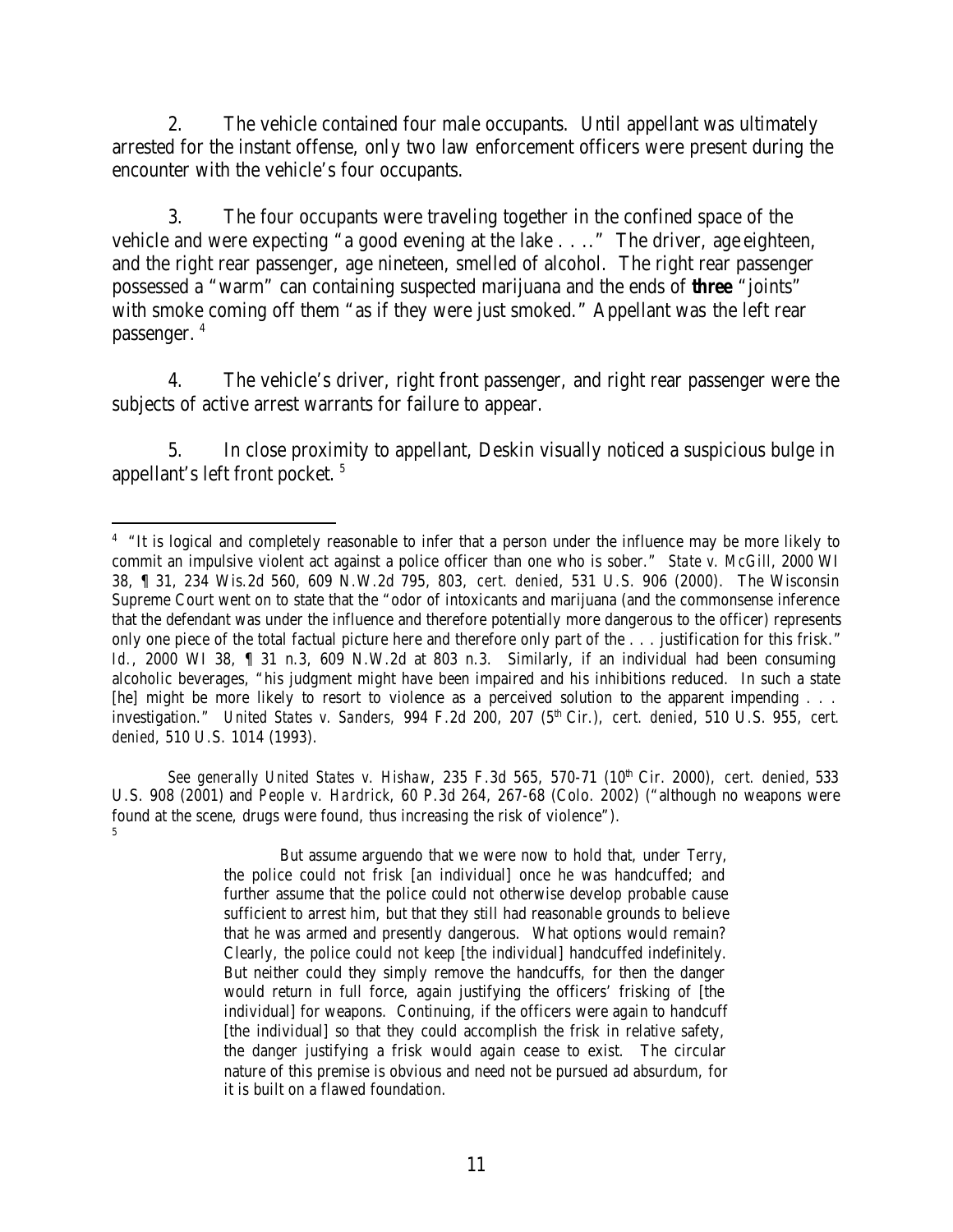[¶20] We find that the totality of the circumstances, and the rational inferences accompanying them, objectively demonstrate the requisite level of suspicion for Deskin to have determined whether appellant indeed possessed a weapon of some kind. Such a patdown "necessitates a limited intrusion extending to 'the officer the power to take necessary measures to determine whether the person is in fact carrying a weapon and to neutralize the threat of physical harm.'" *Perry*, 927 P.2d at 1164 (*quoting Terry v. Ohio*, 392 U.S. 1, 24, 88 S.Ct. 1868, 1881, 20 L.Ed.2d 889 (1968)). Accordingly, Deskin acted reasonably in conducting the pat-down of appellant's pants, and it did not exceed the scope of the circumstances which justified the interference.

> "The officer need not be absolutely certain that the individual is armed; the issue is whether a reasonably prudent man in the circumstances would be warranted in the belief that his safety or that of others was in danger. . . . And in determining whether the officer acted reasonably in such circumstances, due weight must be given . . . to the specific reasonable inferences which he is entitled to draw from the facts in light of his experience."

*Putnam*, 995 P.2d at 637 (*quoting Terry*, 392 U.S. at 27).

[¶21] Appellant next argues that even if Deskin acted reasonably in conducting the patdown, the officer "had no basis to extend that into a search of [appellant's] pocket and a seizure of its contents." According to appellant, neither Deskin's "description of what he

Handcuffs are a temporary restraining device; they limit but do not eliminate a person's ability to perform various acts. They obviously do not impair a person's ability to use his legs and feet, whether to walk, run, or kick. Handcuffs do limit a person's ability to use his hands and arms, but the degree of the effectiveness of handcuffs in this role depends on a variety of factors, including the handcuffed person's size, strength, bone and joint structure, flexibility, and tolerance of pain. Albeit difficult, it is by no means impossible for a handcuffed person to obtain and use a weapon concealed on his person or within lunge reach, and in so doing to cause injury to his intended victim, to a bystander, or even to himself. Finally, like any mechanical device, handcuffs can and do fail on occasion.

*Sanders*, 994 F.2d at 209 (footnotes omitted).

<sup>[</sup>The] argument is entirely dependent on the assumption that, by handcuffing a suspect, the police instantly and completely eliminate all risks that the suspect will flee or do them harm. As is sadly borne out in the statistics for police officers killed and assaulted in the line of duty each year, however, this assumption has no basis in fact.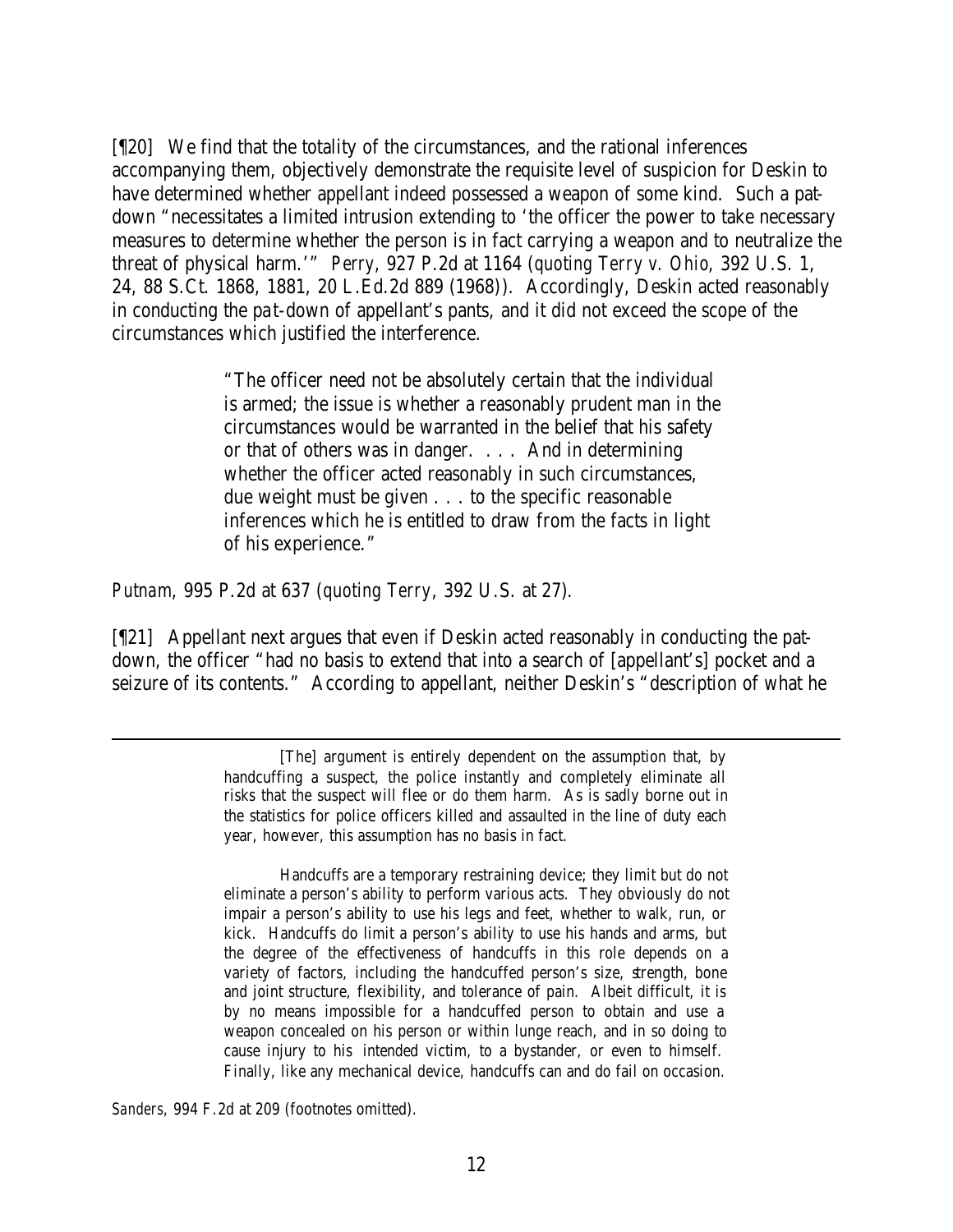felt, nor what he actually removed from [appellant's] pocket, supports the conclusion that before he searched the pocket he believed it contained a weapon." (Emphasis in original.)

[¶22] In *Perry*, 927 P.2d at 1164-65, we stated the following:

The pat-down search itself, however, must "be confined in scope to an intrusion reasonably designed to discover guns, knives, clubs, or other hidden instruments for the assault of the police officer." *Terry*, 392 U.S. at 29, 88 S.Ct. at 1884.

The law does not require the officer to be absolutely certain the object felt is a weapon. A leading treatise sets out the appropriate standard.

> "Under the better view, then, a search is not permissible when the object felt is soft in nature. If the object felt is hard, then the question is whether its 'size or density' is such that it might be a weapon. But because 'weapons are not always of an easily discernable shape,' it is not inevitably essential that the officer feel the outline of a pistol or something of that nature. Somewhat more leeway must be allowed upon 'the feeling of a hard object of substantial size, the precise shape or nature of which is not discernible through outer clothing,  $* * *$ ."

Wayne R. Lafave & Jerold H. Israel, Search and Seizure § 9.5(c) (3d ed.1996).

In *Perry*, the officer "encountered a hard object, approximately five inches long and threequarters of an inch wide" and testified that he "didn't know" if the object was a weapon. *Perry*, 927 P.2d at 1164. We found that because the object the officer encountered was "a hard object of substantial size" with an imprecise shape or nature "not discernable through outer clothing," the object "reasonably could have been a weapon" and the officer was "justified in determining whether it was or not." *Id.* at 1165.

[¶23] The district court found in the instant case that Deskin discovered a "large bulge" in appellant's left front pocket. Deskin did not testify that the bulge was "large" per se, but that the bulge he felt "could resemble anything from loose change to something within his pants to a knife." Although more precise testimony would have been helpful in evaluating this issue, it is rational to infer from the officer's testimony that the object in appellant's pants pocket was hard (the object felt as if it could have been loose change or a knife, both of which items possess characteristics indicative of a hard object), was of a size or density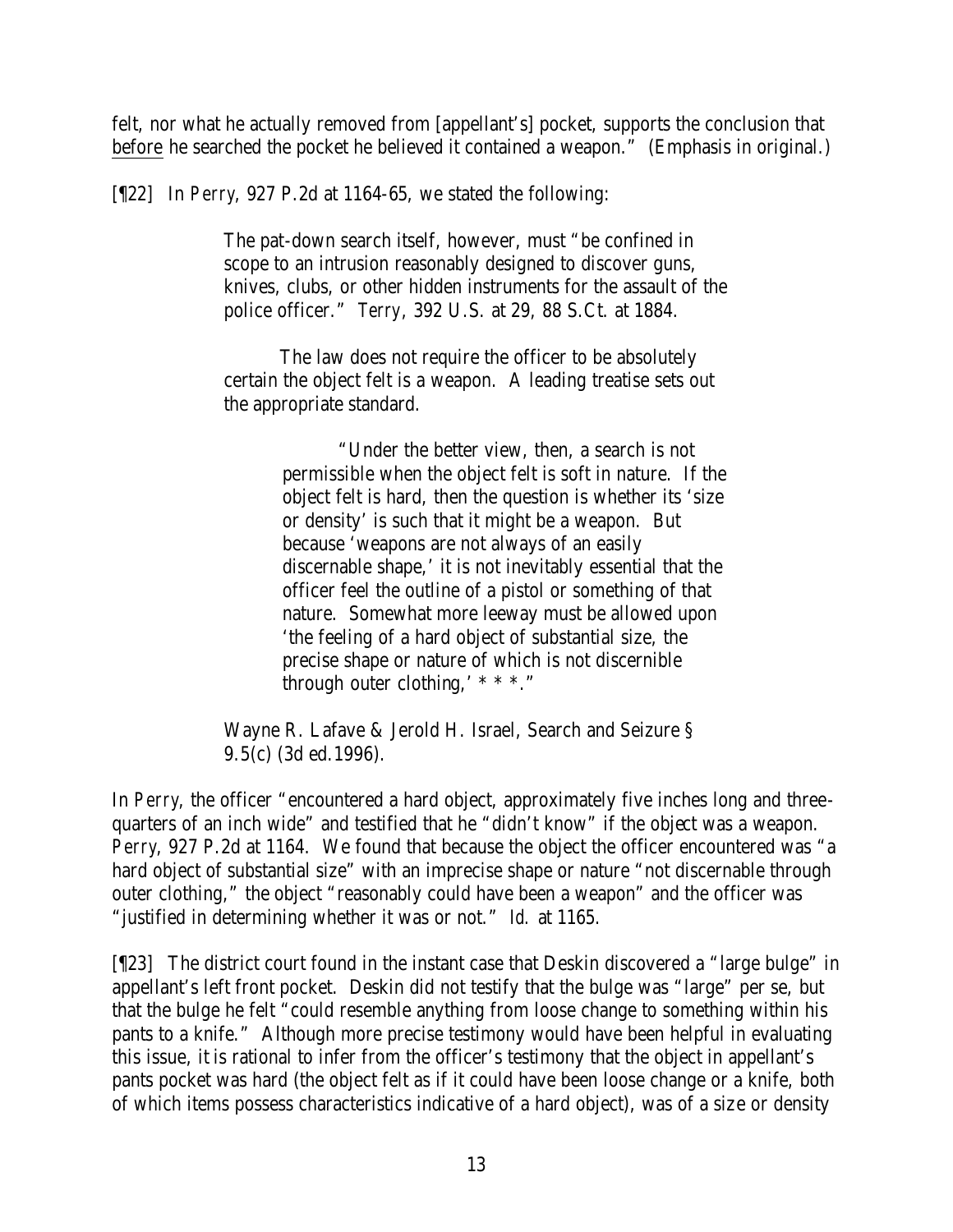that it could have been a knife, and that the object's precise shape or nature was not discernible through appellant's clothing. Based on the facts presented in the instant case, we conclude that the object reasonably could have been a weapon such as some form of a knife, and Deskin was justified in determining whether it was indeed a weapon.

[¶24] Affirmed.